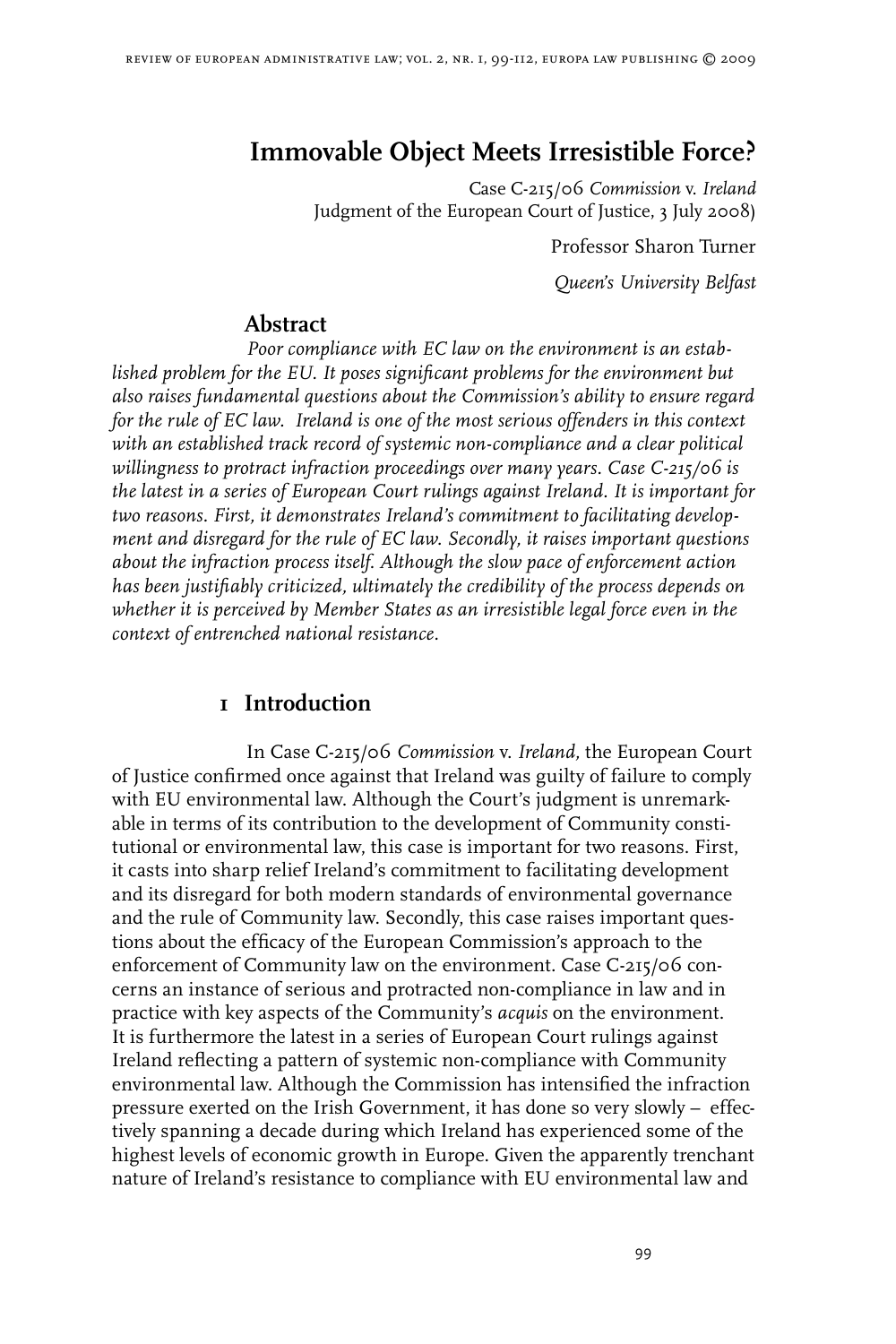the potential scale of environmental harm caused by its largely construction driven 'tiger' economy, this situation provides a fascinating test of whether the infraction process can ultimately deliver sufficient legal and political traction to force a manifestly recalcitrant Member State to comply with the rule of EU environmental law.

### **2 Factual Background**

The infraction proceedings in Case C-215/06 involve two complaints, one concerning serious legislative non-compliance, the other a graphic failure to apply Community law in practice. Under Article 2(1) and (2) of the Environmental Impact Assessment (EIA) Directive  $85/337/EEC<sup>T</sup>$ as amended by Directive 97/11/EC, $^{\circ}$  Member States are required to adopt all measures necessary to ensure that, before consent is given, projects likely to have a significant effect on the environment by virtue of their nature, size or location are made subject to a requirement for development consent and an assessment with regard to their environmental effects. This fundamental requirement of a prior environmental assessment is common to both the original and amending EIA Directive. The Directives are implemented in Ireland by the Planning and Development Act 2000, as amended and the Planning and Development Regulations 2001. Under the Irish legislation<sup>3</sup> there is a general obligation to obtain consent for all development projects within the scope of Annex I and II of the EIA Directives and a requirement that applications for permission must be lodged and consent received prior to the commencement of works. However, while the implementing legislation provides that it is a criminal offence to carry out unauthorised development and confers significant enforcement powers on the Irish planning authorities to prevent and stop such development, they are nevertheless empowered by section  $32(t)$  (b) to issue 'retention permission' effectively regularising unauthorised development. While the Irish legislation makes clear that an application for retention permission cannot be made after the commencement of enforcement action, the Irish planning authorities are not obliged to take enforcement action other than issue a warning letter. Consequently, under the Irish legislation, a failure to undertake an environmental impact assessment prior to the granting of development consent, as required by the Directive, can be remedied by obtaining retention permission which makes it possible to leave unauthorised developments undisturbed provided that the application for such permission is made before the commencement of enforcement proceedings.

In addition to legislative non-compliance with the EIA Directives, this case also involves Commission complaints concerning the practical applica-

<sup>1</sup> OJ 1985 L 175.

 $^{2}$  OJ 1997 L 73.

 $3$  Section 32(1)(a) of the 2000 Act.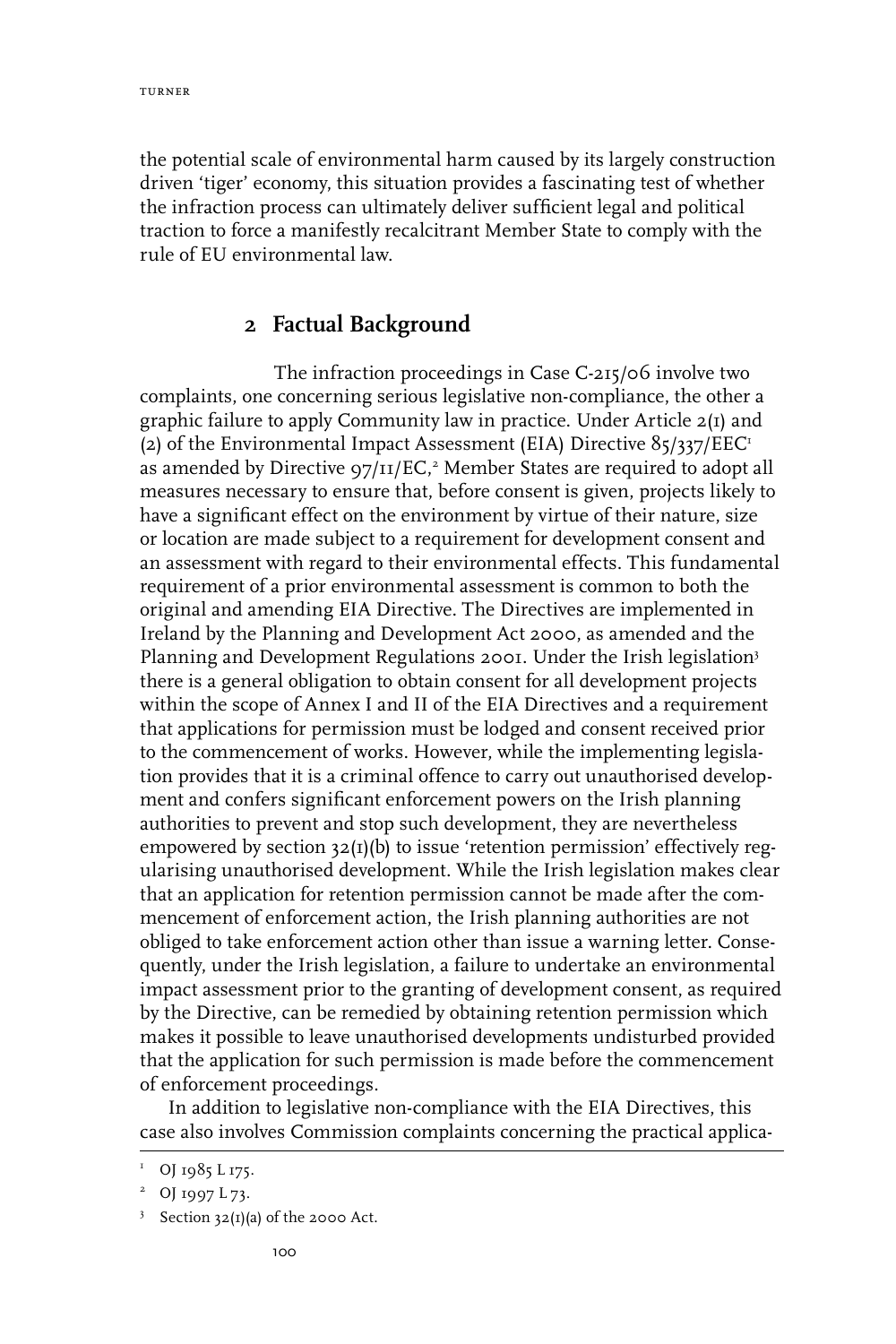tion of the EIA Directives to the construction of a wind farm in Derrybrien in County Galway. The Derrybrien project was the largest terrestrial wind farm ever planned in Ireland and one of the largest in Europe. Its was also the cause of an ecological disaster resulting from a landslide of peat dislodged during construction which led to the pollution of a nearby river, the death of approximately 50,000 fish and lasting damage to fish spawning beds. Construction of the wind farm was carried out in three stages for which several development consents were required.

In April 2001 the Commission issued formal infraction correspondence and in 2005 referred the case to the European Court of Justice under Article 226 EC. In essence the Commission argued that because it was possible under the terms of the Irish legislation to undertake an environmental assessment either during or after the execution of a development, Ireland had failed to create a clear obligation to subject EIA developments to an assessment of their environmental effects prior to their commencement thereby fundamentally undermining the preventative objectives of both the original and amending Directives. In relation to the construction of the wind farm at Derrybrien the Commission argued that Ireland's application of the environmental impact assessment process during all stages of this project was highly problematic breaching both the original EIA Directive 85/337/EEC and the subsequent amendments introduced by Directive 97/11/EC.

#### **3 European Court's Ruling**

#### *a) Inadequate legislative transposition*

Not surprisingly given the almost florid nature of Ireland's failure to ensure legislative transposition of perhaps the most fundamental obligation contained in the EIA Directives, the European Court upheld all aspects of the Commission's complaints in this regard and declared Ireland to be in breach of its obligation to comply with Articles 2, 4 and 5-10 of the EIA Directives. Consistent with its previous rulings concerning the EIA Directives, the Court reiterated its view that they require projects likely to have a significant effect on the environment by virtue of their nature, size or location to be made subject to a requirement for development consent and an environmental impact assessment. The Court furthermore pointed out that the fundamental and unambiguous objective of the Directives is to require that works relating to projects governed by the Directives cannot commence unless development consent has been applied for and obtained and, where it is required, that an environmental impact assessment is carried out before development consent is granted. Although the Court acknowledged that the Irish implementing legislation requires that environmental impact assessment and development consent must, as a general rule, be carried out and obtained prior to the execution of works, it pointed out that under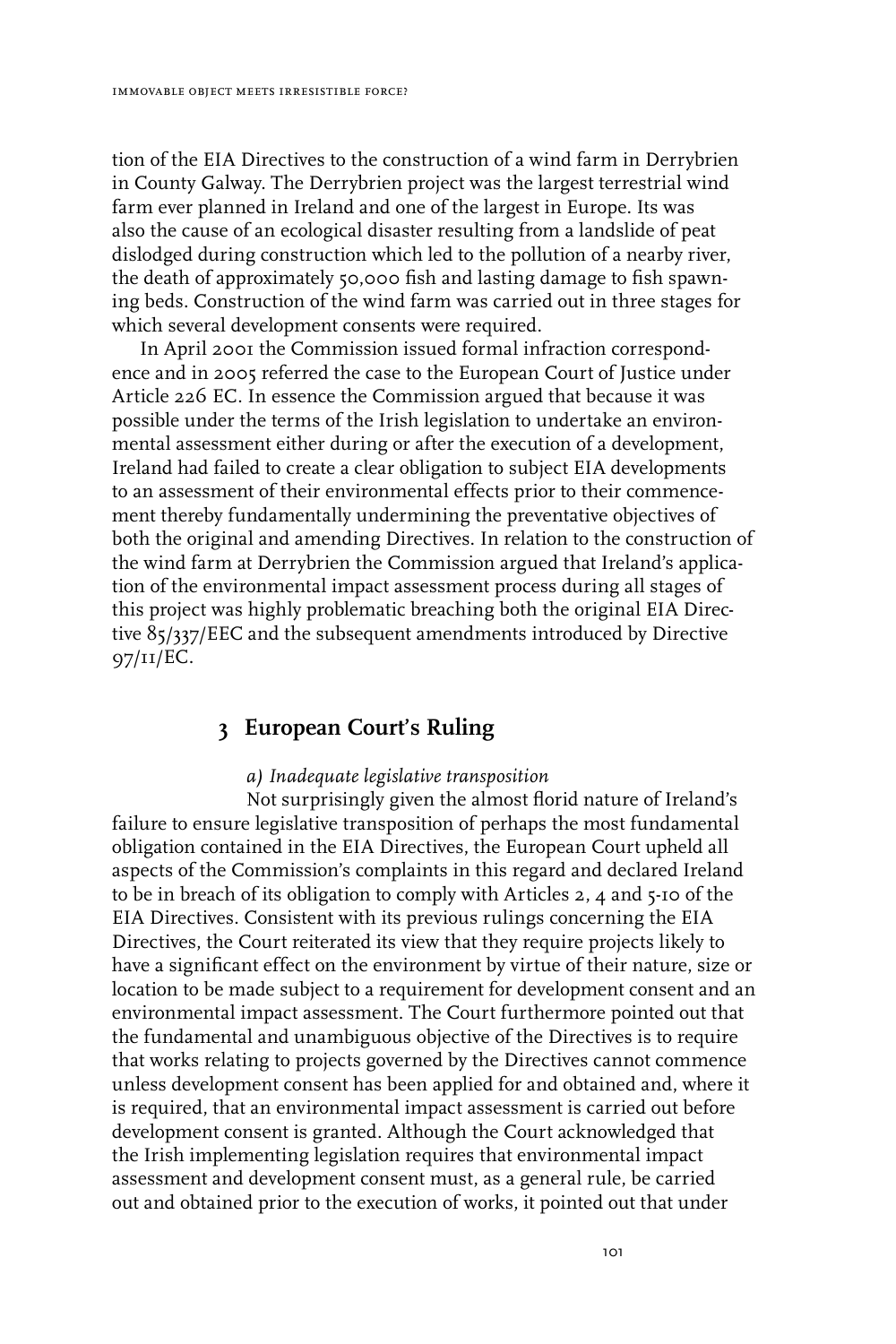Irish law retention permission is deemed to be equivalent to development consent granted prior to the commencement of works and can be granted even though the project to which it relates requires an environmental impact assessment under the Directive and the project itself has been executed.

The Court accepted that Community law could not preclude the introduction of national rules regularising, in certain circumstances, operations or measures which are unlawful under Community law. However, it emphasised that this possibility should not enable affected persons to circumvent or dispense with Community requirements. It furthermore ruled that it should remain the exception. The Court ruled that the possibility of obtaining retention permission could have the effect of encouraging developers to forgo ascertaining the environmental impacts of proposed projects coming within the terms of the Directives. Although Ireland sought to rely on the European Court's decision in Case C-201/02 *Wells*<sup>4</sup> to argue that a remedial environmental assessment could be carried out at a later stage in exceptional circumstances, the Court pointed out that use of retention permission was not exceptional in Ireland and rejected the Irish Government's interpretation of the decision in *Wells.* Instead the Court emphasised that the ruling in *Wells* stated that under the principle of cooperation set down in Article 10 EC, Member States are required to nullify the unlawful consequences of a breach of EU law. The Court reiterated its decision in *Wells* to the effect that competent authorities are therefore required to remedy failure to carry out an environmental impact assessment, for example by the revocation or suspension of a consent already granted. In this regard the Court stated that this did not mean that an environmental impact assessment, undertaken after the project had been carried out to remedy the failure to do so prior to the issue of development consent, could be deemed to be equivalent to an assessment preceding issue of the development consent as required by the Directive.

The Commission also argued that the legislative provisions and practices surrounding Ireland's discretionary enforcement regime concerning unauthorised development failed to offset the absence of provisions requiring an EIA before development is carried out and undermined proper implementation of the EIA Directives. Once again the Court upheld the Commission's complaints in this regard. The Court deemed it unnecessary to address the examples of inadequate enforcement practices submitted by the Commission because the evidently deficient nature of the Irish enforcement regime rendered an examination of enforcement practice superfluous. As far as the Court was concerned the inadequacy of the Irish enforcement regime was demonstrated by the fact that the absence of an environmental impact assessment could be remedied by obtaining retention permission provided the application for the permission was made before the commencement of enforcement proceedings. Not surprisingly, the Court pointed out that one

<sup>4</sup> [2004] ECR I-723.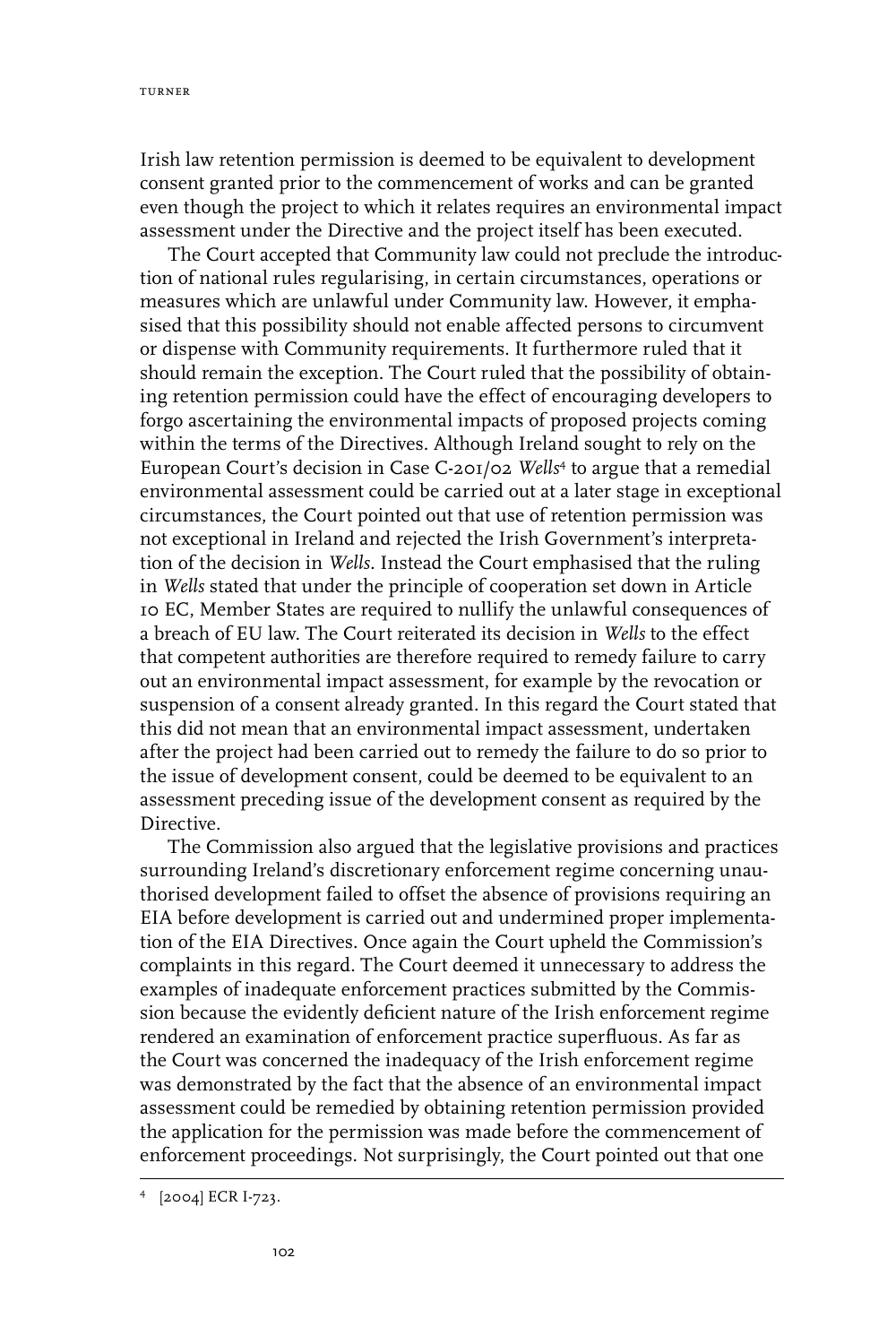of the consequences of this situation was that the Irish planning authorities would exercise their discretion not to take enforcement action to suspend or put an end to development undertaken in breach of the EIA Directives.

#### *b) Construction of the Derrybrien wind farm*

The Court's ruling in relation to the Commission's complaints concerning non-compliance in practice was more complex due to the fact that the construction process involved several development consents considered during the period when only EIA Directive 85/337/EEC was in operation, but also after the introduction of amending Directive 97/11/EC. In this regard the Court's ruling began by clarifying that the applications for development consents for the first two phases of the wind farm construction were governed only by Directive  $85/337/EEC$  because the initial consents for these works were granted in 1998 prior to the coming into force of Directive 97/11/EC. However, while installations for harnessing wind power for energy production were not listed in either Annex I or II of Directive 85/337/EEC and therefore did not require an EIA under Community law, the Court pointed out that the first two phases of construction required extensive ancillary works (specifically the extraction of peat and minerals and road construction), of a type listed in Annex II of that Directive. The Irish authorities took the view that the EIA Directive was not applicable to the ancillary works because they were 'minor'5 aspects of the wind farm construction. Not surprisingly, this view was rejected by the European Court.

First and foremost the Court emphasised that simply because these works were of secondary importance in relation to the overall wind farm construction project, did not mean that that they were unlikely to have significant environmental impacts. Secondly, it pointed out that the extraction and road construction works required for the first two phases of the wind farm construction were far from insignificant in terms of their size or location and were moreover essential to the installation of the turbines and the progress of the construction works as a whole. The Court pointed out that overall area of the wind farm covered 200 hectares of peat bog and was the largest of its kind in Ireland. Moreover, the works were being carried out on the slopes of a mountain largely covered by plantation forestry and layers of peat up to 5.5 metres in depth and close to a river. In the Court's opinion, the location and size of the extraction works and road construction, and the proximity of the site to a river, all constituted specific characteristics which demonstrated that the ancillary works, which were inseparable from the installation of the wind turbines, had to be regarded as likely to have significant effects on the environment had consequently must be subject to an environmental impact assessment in conformity with Directive 85/337/EEC. The Court ruled that the purpose of carrying out an environmental impact assessment under Directive 85/337/EEC is to identify, describe and assess in

<sup>5</sup> Paragraph 99.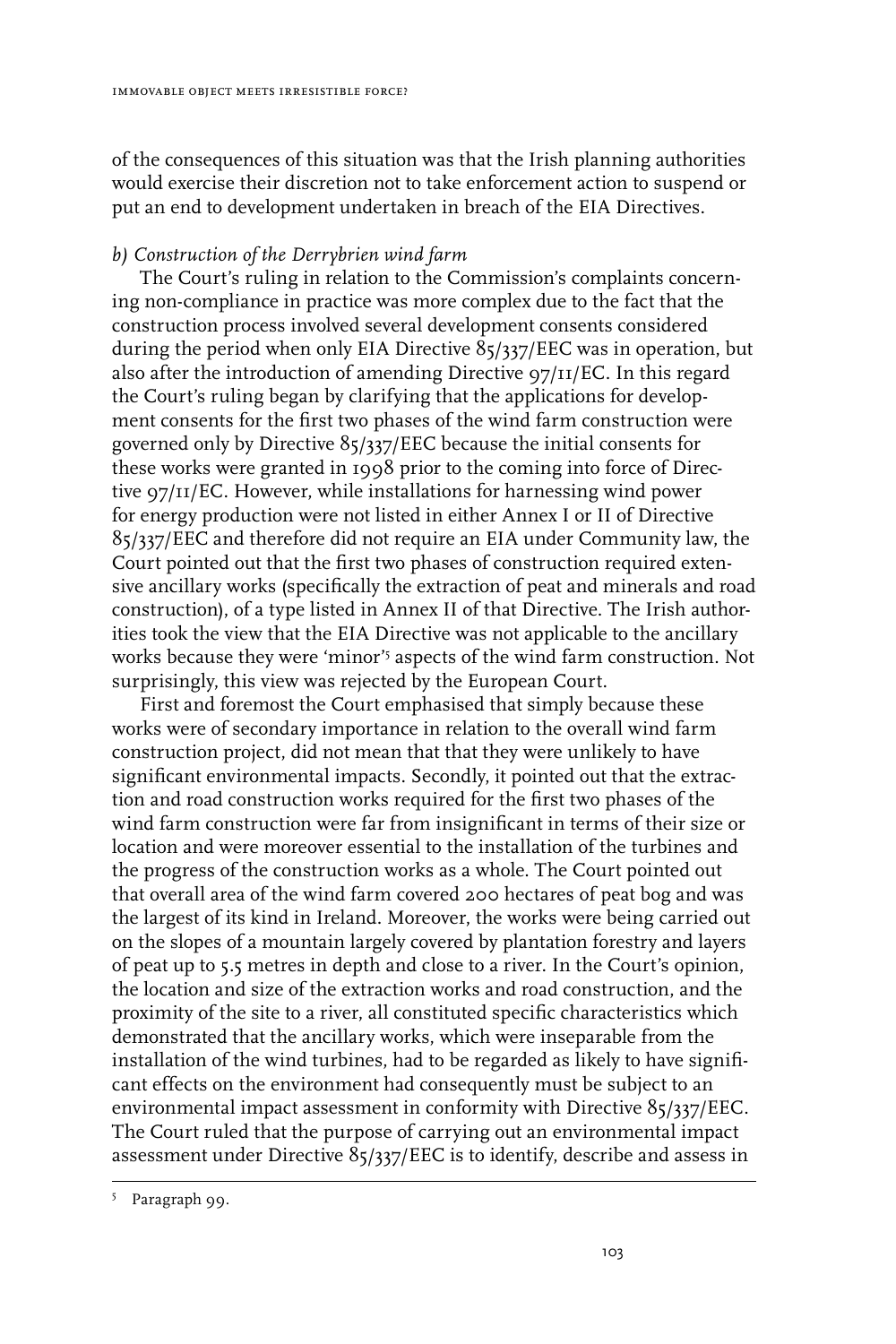an appropriate manner the direct and indirect effects of a project on factors such as flora, fauna, soil and water and the interaction of those factors. Although the developer had submitted an environmental statement with the application for the first two phases of the wind farm construction, the Court ruled that it was deficient and in particular failed to examine the question of soil stability despite being fundamental when excavation is intended. Consequently, the Court concluded that by not ensuring that the grant of development consent for the first two phases of wind farm construction was preceded by an environmental impact assessment in compliance with Articles 5-10 of Directive 85/337/EEC, and in merely attaching deficient environmental impact statements to the applications for development consent, Ireland had failed to comply with the requirements of EIA Directive 85/337/ EEC.

The remaining part of the Court's judgment focused on decision-making by the Irish authorities concerning applications for consents relating to the wind farm after the coming into force of amending Directive 97/11/EC (in 1999) – specifically, an application for development consent for the third phase of construction (involving the installation of 25 new turbines) submitted in October 2000 and an application lodged in June 2002 for consent to alter the originally authorised phases of construction to change the type of wind turbines to be installed. Consents for both activities were granted without a preceding environmental impact assessment. The Court ruled that the Commission's complaints concerning the application of Community law to these aspects of the wind farm construction would be considered in light of Directives 85/337/EEC as amended by Directive 97/11/EC. In this regard the Court pointed out that amended Directive 85/337/EEC applied not only to wind power installations (point 3(i) Annex II), but also changes or extensions of Annex II projects already authorised, executed or in the process of being executed, which may have significant environmental impacts. In addition, it pointed out that the amendments to Directive 85/337/EEC required Member States to apply selection criteria set out in Annex III when deciding whether to subject Annex II projects to environmental assessment, which included the risks of accidents having regard to the technologies used. In this regard, the Court pointed to the criteria relating to environmental sensitivity of the geographical area, which must be considered having regard to the 'absorption capacity of the natural environment' paying particular attention to mountain and forest areas. Given the manifest application of Directive 85/337/EEC as amended to the works in question, and the associated site conditions outlined above, it was no surprise that the Court concluded that in failing to subject the third phase of wind farm construction including the associated construction of new service roadways, and the application to change the type of wind turbines initially authorised, to a prior environmental impact assessment, Ireland had failed to comply with Articles 2, 4 and 5-10 of Directive 85/337/EEC as amended.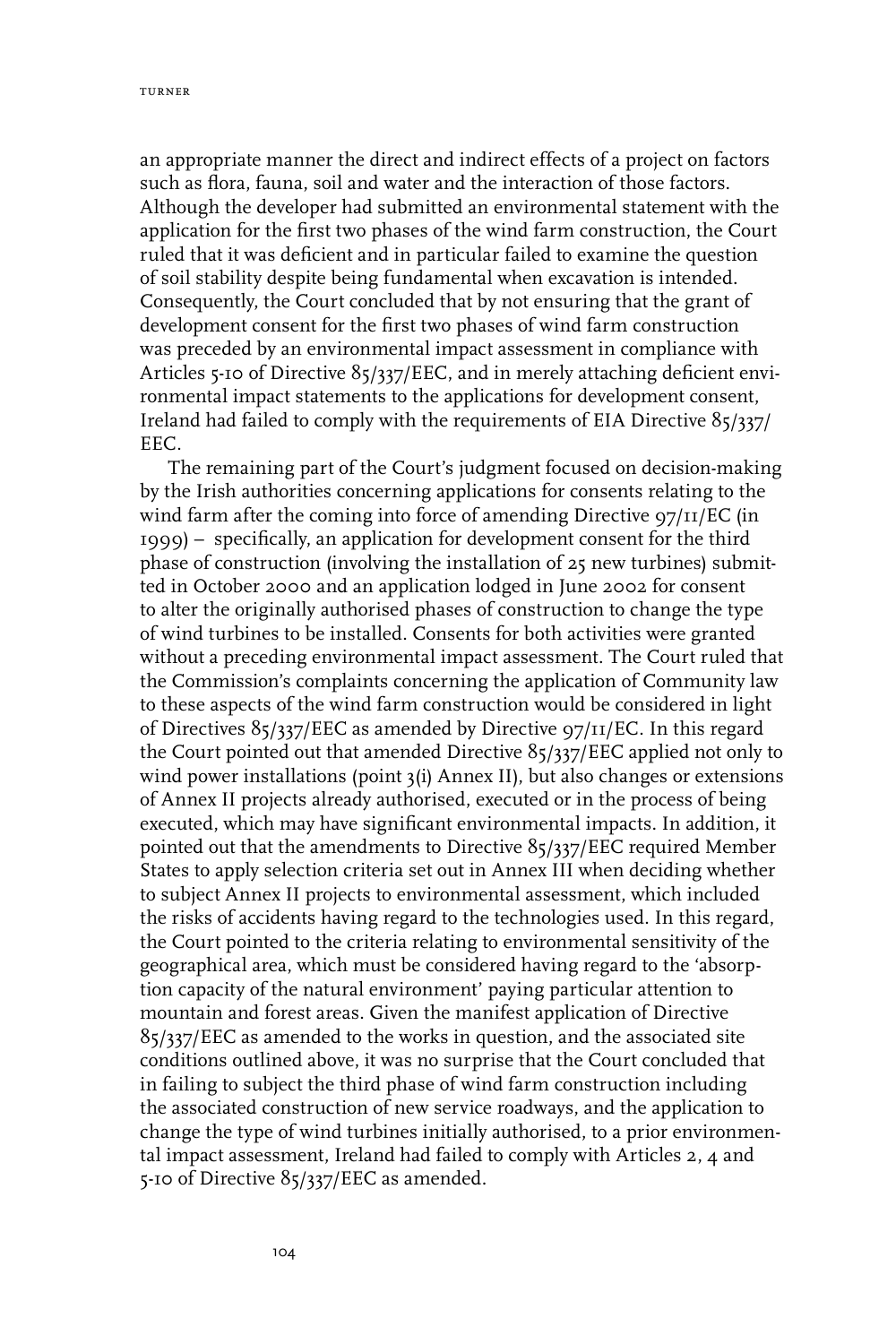### **4 Analysis**

Poor compliance with Community law on the environment is a well established problem for the EU.6 It poses a significant problem not only for the environment but also raises fundamental questions about the Commission's ability to ensure regard for a key element of the Community's *acquis*. Although Ireland does not lead the Commission's infraction league table, its infraction statistics reflect not only a deep-seated reluctance to compliance with EU environmental law but also a willingness to protract or essentially 'game' the Community's discretionary and highly political infraction process. There are currently thirty six open environmental infractions against Ireland.7 While it comes third after Italy and Spain in terms of numbers of environmental infractions, the open infractions against Ireland include ten cases $^{\rm 8}$  in which the European Court has already ruled under Article 226 EC, with six further cases awaiting hearing and referrals already made in relation to several others. As Cashman of DG Environment recently noted, the most striking feature of Ireland's infraction statistics is the high number of advanced cases and that enforcement action has been taken in relation to non-compliance with almost every aspect of Community environmental law.9 Case C-215/06 is essentially another example of what is now an established pattern. With no credible line of defence, Ireland successfully protracted the informal, pre-litigation phase of a manifest and serious infraction for almost five years. By refusing to amend its planning legislation and ensure lawful application of the EIA Directives in relation to the Derrybrien wind farm, Ireland forced the Commission to refer this case to the European Court of Justice thereby affording its construction industry two and a half more years of non-compliance pending the inevitable judicial confirmation of the breach. It was only in 2008, after receiving the Court's judgment, that the Irish Government finally indicated its willingness to amend the Planning and Development Acts 2000-2006 to abolish retention planning permission for development requiring an environmental assessment under Community law. At the time of writing, almost a decade after the infraction process began Ireland has yet to adopt the necessary legislation.

- $^6$   $\,$  DG Environment has for many years carried the most significant enforcement case load within the Commission. The most recent report published by the Commission concerning infraction activity, published in 2007, reports that 20% of all infraction cases concern compliance with EU law on environment. In 2007 there were 739 open cases on environment, and in 2007 another 461 new cases were opened. See: http://ec.europa.eu/environment/legal/law/statistics.htm.
- 7 L. Cashman, 'Key Goals of Commission Enforcement Policy in Relation to the Environment, with Particular Reference to Ireland', [2008/15] *IPELJ* 102.
- <sup>8</sup> There are 9 rather than 10 rulings because Case C-418/04 concerns two separate infringements.
- 9 *Supra* note 7 at p. 102.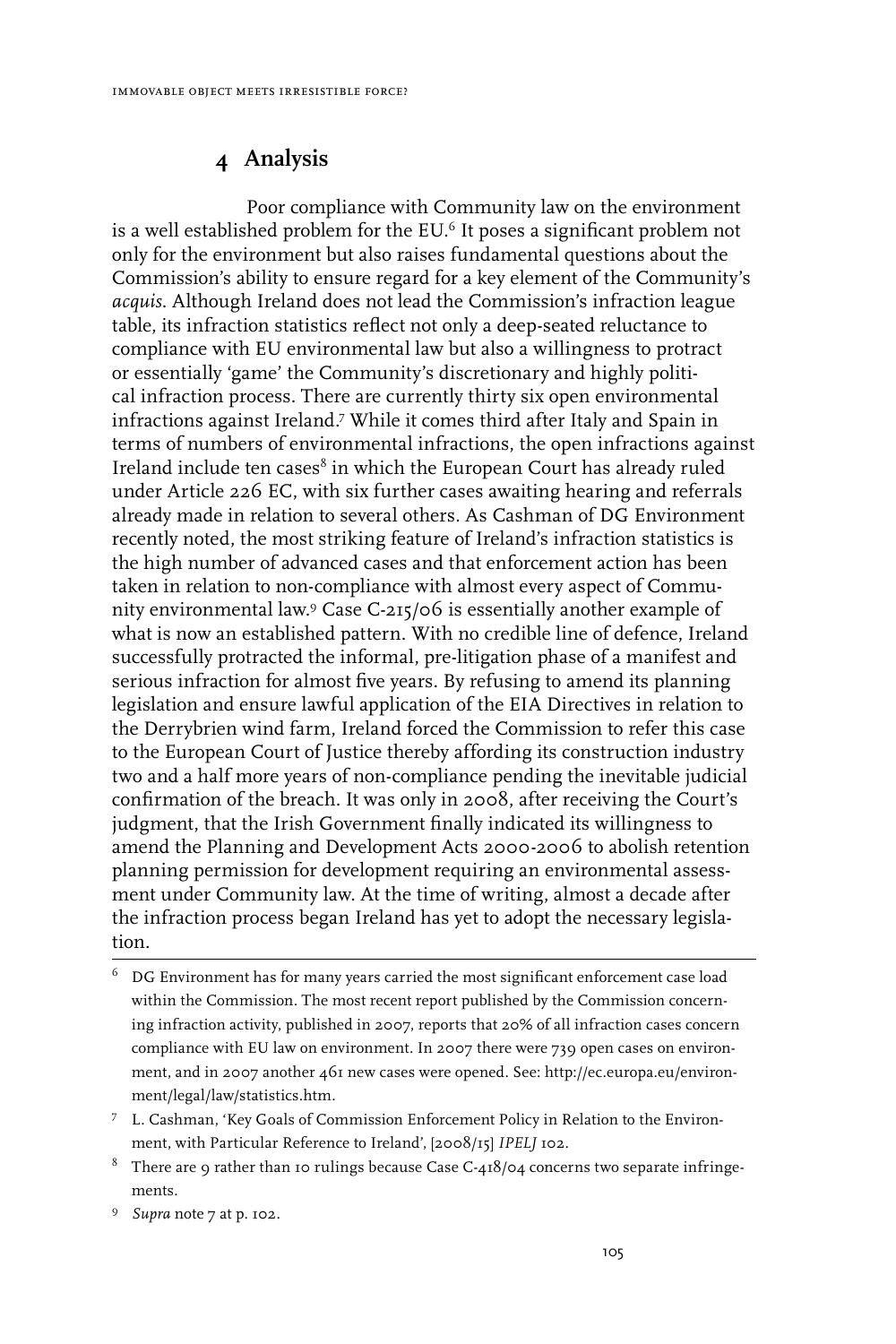Although the Commission is formally the 'guardian' of the Treaty, the logistical impossibility of taking infraction action in relation to every instance of non-compliance across the Community has long been recognised. Instead it has tried to use its infraction powers in a strategic manner with the objective of embedding regard for Community law in each national jurisdiction in ways that limits the long-term need for *ad hoc* Commission intervention.<sup>10</sup> However, given the protracted and endemic nature of Ireland's failure to comply with EU environmental law, one is forced to question whether the Commission's approach to the use of its infraction powers can ever achieve this strategic objective. As with many of the open cases against Ireland, the period of non-compliance represented in Case C-215/06 aligns with an era of unprecedented growth in its largely construction driven economy. However, despite evidence that use of retention permission was common place in a context of intensive development and that one of the largest wind farms in Europe was being constructed without proper application of the EIA Directives, the pace of this infraction can only be described as lethargic. There is no evidence that the Commission even sought an interim injunction to suspend application of Irish planning legislation or the construction process. Indeed, despite the apparently trenchant nature of Ireland's resistance to compliance, the Commission has only once formally requested that the European Court impose a financial penalty under Article 228 EC; and even this request was withdrawn in 2005 once the required legislative amendments were enacted.<sup>11</sup>

There is little doubt that the slow pace of enforcement action and the Commission's apparent reluctance to seek the imposition of financial sanction could be viewed as encouraging brinkmanship, particularly for a Member State so clearly committed to facilitating its construction driven economy. However, there are also encouraging signs that despite the slow pace of infraction action, this process may nevertheless yield the legal traction necessary to transform Ireland's entrenched resistance towards ensuring compliance with the rule of Community environmental law. In this regard the European Court's decision in Case C-494/01 *Commission* v. *Ireland*<sup>12</sup> is a milestone. Like Case C-251/06, Case C-494/01 concerned an instance of Irish non-compliance with Community environmental law. By the time it was referred to the European Court in December 2001 it was clear that Ireland had failed to ensure compliance with core elements of the Community's waste management regime, particularly waste licensing and the control of unlicensed operations, despite the fact that the deadline for implementing the original waste Directive 75/442/EEC<sup>13</sup> expired in 1977,

<sup>&</sup>lt;sup>10</sup> Ibid note 7 at p. 104. See also the Commission Communication on implementing Community Environmental Law, COM(2008) 07773 final.

 $11$  This was in relation to its failure to comply with the 1999 Court ruling concerning other non-compliance with the EIA Directive.

<sup>&</sup>lt;sup>12</sup> [2005] ECR I-3331.

<sup>&</sup>lt;sup>13</sup> OJ 1975 L 194.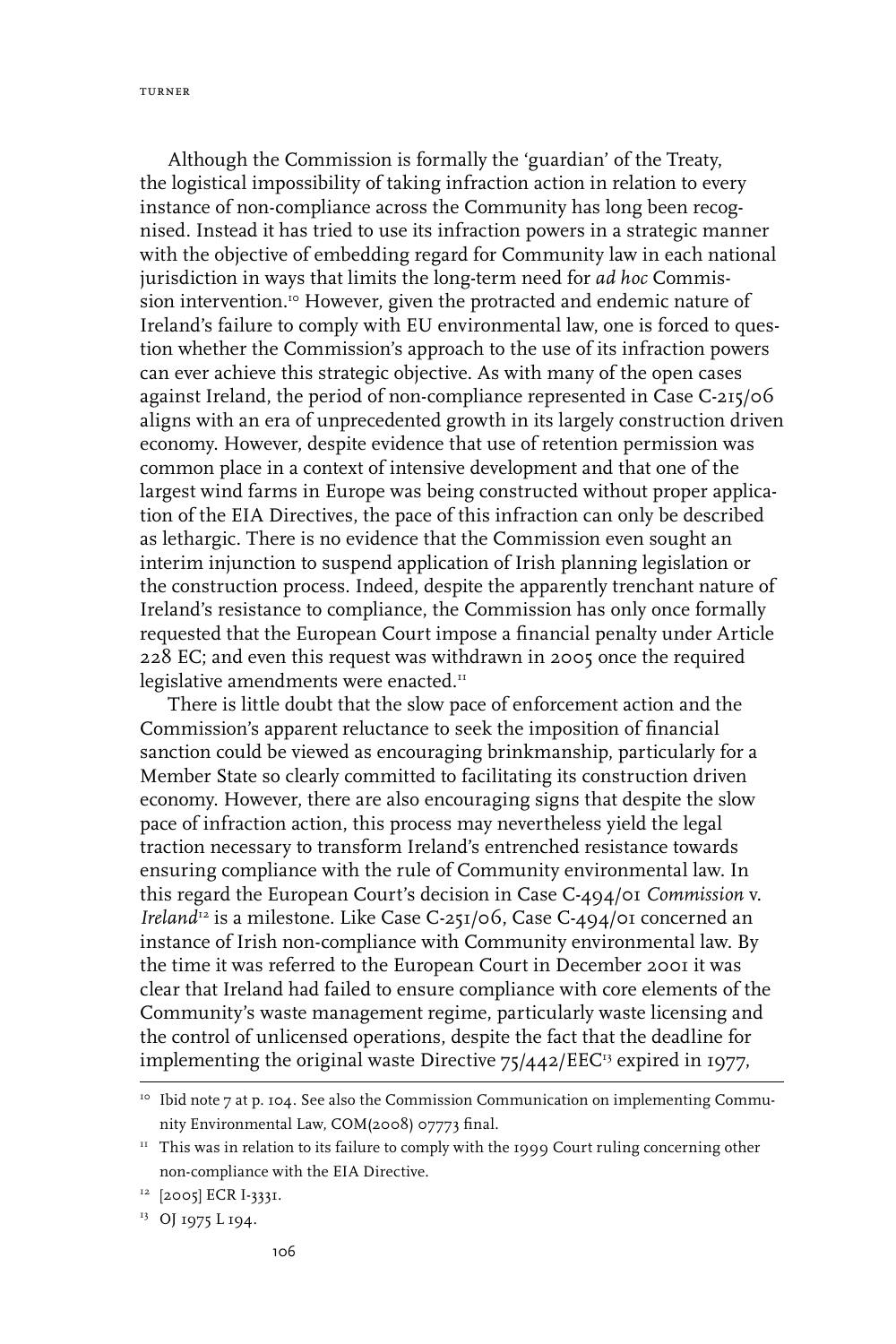and the amended Directive  $q_I/I56/EEC^{I4}$  in 1993. The Commission demonstrated that the problem of unlicensed waste operations was widespread throughout Ireland and had caused serious environmental pollution and damage to wetlands and other sensitive areas. It furthermore demonstrated that these failures took place within the remit of several local government authorities, indicating an administrative problem of a more general character and a failure of central Government policy. Advocate General Geelhoed and the European Court upheld not only the Commission's specific complaints concerning non-compliance with the Waste Directives, but for the first time declared a Member State to be in systemic breach of its Community obligations. Although discussed in more detail by the Advocate General, the Court agreed that the scale, duration and seriousness of Ireland's failure to comply with the requirements of the Waste Directives represented a 'general and persistent' infringement of Community law.

Although occurring somewhat belatedly to avert the worst environmental excesses of Ireland's 'tiger' economy, the European Court's ruling in Case C-494/01 undoubtedly signals a serious intensification in the infraction pressure facing Ireland. In addition, the Commission's recent decision to progress three of the open infractions against Ireland,<sup>15</sup> including Case C-494/01, to the Article 228 EC stage also indicates an intention to continue this gradual intensification of pressure. Given the systemic nature of its failure to comply with EU waste law, and the inevitable loss of credibility and negotiating leverage stemming from its hinterland of significant non-compliance, Ireland faces a significant challenge in convincing the Commission it has taken sufficient steps to comply with the Court's ruling in Case C-494/01. Indeed, despite significant action to improve compliance levels, the Director of Enforcement for the Irish Environmental Protection Agency has recently reported that the Commission remains dissatisfied with the enforcement of Community waste controls in Ireland.<sup>16</sup> The Irish Government will similarly face serious challenges in ensuring compliance with the Court's ruling in Case C-215/06. Although Ireland has indicated its intention to abolish the concept of retention permission for development requiring environmental assessment under EU law, it will be much more difficult to comply with the obligation to nullify the consequences of failure to comply with the EIA Directives. Given that it was accepted that use of retention permission was common place, and given the pace of construction experienced in Ireland during the period covered by this infraction, action to nullify the consequences of the breach could affect numerous projects for which development consent has already been granted. It is clear from the Court's ruling in Case C-215/06 that environmental assessments

<sup>&</sup>lt;sup>14</sup> OJ 1991 L 78.

<sup>15</sup> D. Lynott, 'The Detection and Prosecution of Environmental Crime' [2008] Vol 8(1) *Judicial Studies Institute Journal* 185.

 $16$  Ibid.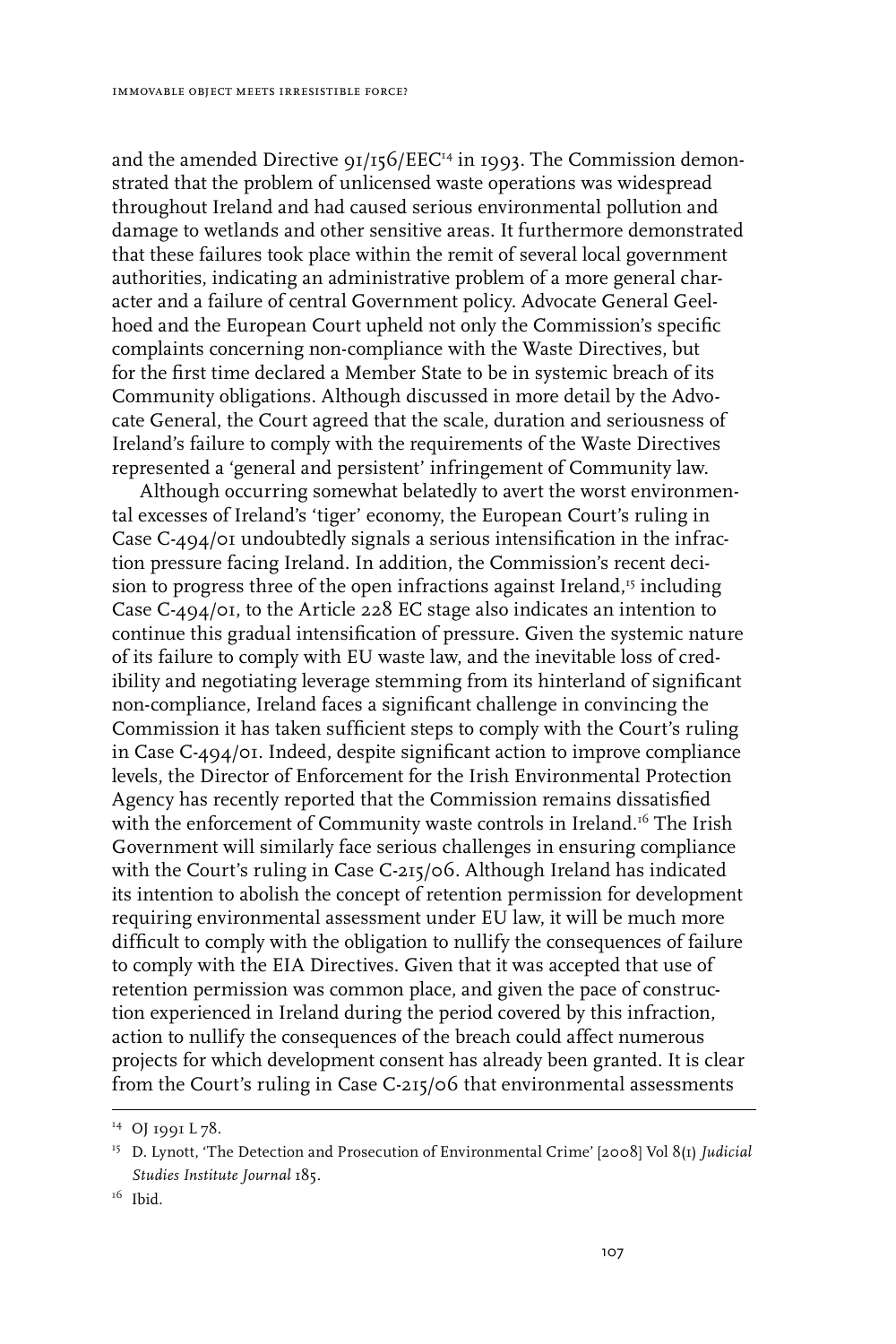undertaken after development consent has been issued will not be accepted as a means of remedying the breach. Subject to national procedural rules, compliance with the Court's Article 226 EC ruling will almost certainly require either revocation or suspension of development consents and the undertaking of what would then be a prior environmental assessment, or the provision of financial compensation for affected parties. Remedying the breach in relation to the construction of the Derrybrien wind farm will also pose difficulties at this late stage. Such action will almost certainly trigger EU state liability action by the developer and require significant public investment to remedy the aspects of the environmental damage caused by the construction process that are attributable to the failure to properly apply the EIA Directives. In effect, given the scale of the compliance challenges facing Ireland in Cases C-215/06 and C-494/01, both seem destined to be referred to the European Court under Article 228 EC. In this regard, it is important to emphasise that while the Commission has previously been willing to withdraw the referral of a case against Ireland under Article 228 EC, it has subsequently indicated a tightening of its position, signalling that it would not, in general, be willing to make such withdrawals in future.<sup>17</sup>

Even this brief analysis of the situation makes clear that Ireland now faces a serious risk of swinging financial sanctions. Although the process has progressed slowly, the capacity of advanced infraction pressure to transform political and administrative attitudes should not be under-estimated. In this regard the recent experiences of the other Irish Government are instructive. Until very recently Northern Ireland had become synonymous with failure to implement EU environmental Directives in law or in practice. Meaningful action to redress this situation was only taken because the UK central Government and the devolved administration in Northern Ireland faced several serious and advanced infraction proceedings. Although this litigation coincided with the profound political and administrative challenges associated with the devolution of legislative power to the new Northern Ireland Assembly in 1998, the threat of serious and overlapping EU fines forced the newly devolved administration to deliver an ambitious legislative programme, commence a major programme of infrastructural renewal to its sewage and water systems and modernise the institutional governance of both services. In effect, despite decades of failure to ensure compliance, advanced infraction pressure forced Northern Ireland's new Government to clear its notorious backlog of unimplemented EU environmental Directives in five years.<sup>18</sup>

<sup>&</sup>lt;sup>17</sup> L. Cashman, 'EC Environmental Law - Ensuring Accountability of Member States for Compliance', paper delivered to the 2007 Annual Irish Environmental Law Conference, University College Cork. Paper available at http://www.ucc.ie/eu/lawsite/eventandnews/ previousevents/environapril2007/documentfile.

<sup>&</sup>lt;sup>18</sup> For further discussion of the infraction process in this context, see: S. Turner, 'Transforming Environmental Governance in Northern Ireland. Part One: The Process of Policy Renewal', [2006/18] *JEL* 55.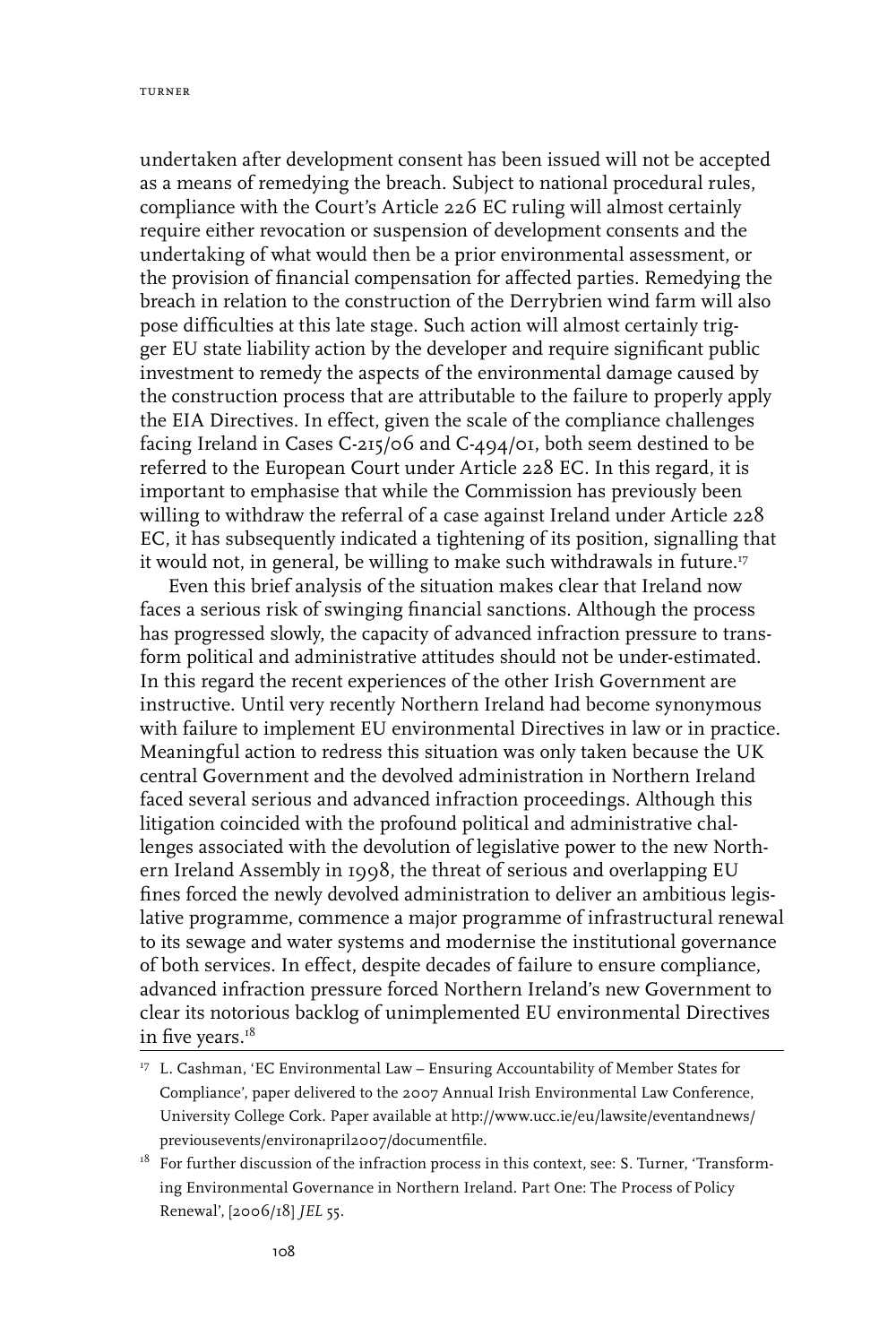However, it is also important not to underestimate the scale of the challenge facing the Commission south of the Irish border. Quite apart from political resistance in Ireland, it is far from clear that the Irish judiciary will support the Commission in embedding a culture of compliance with EU environmental law. In stark contrast to the steady flow of references from courts in the UK and across the EU, there has yet to be a single preliminary reference submitted by an Irish court to the European Court of Justice in an environmental case.<sup>19</sup> In addition, many of the infraction cases brought by the Commission against Ireland could have been, but were not resolved through litigation before its national courts. Despite this, there is clear evidence of public dissatisfaction with the application of Community environmental law by national authorities. The European Commission receives the highest number of environmental complaints *per capita* from Ireland.<sup>20</sup> Not surprisingly, given the veritable explosion in the pace of development experienced in Ireland since the mid-1990s, many of these complaints concern failures to comply with the EIA Directives in planning decisions. Although the current confines of space prevent a more full discussion of this issue, there is little doubt that the flow of domestic litigation has been significantly stemmed by the highly restrictive approach taken by the Irish superior courts to the issue of access to environmental justice.<sup>21</sup> Despite the growing framework of EU and international laws requiring wide public access to environmental justice, particularly in the context of EIA development, superior courts in Ireland have proven reluctant to enforce this tenet of contemporary environmental governance and in so doing have demonstrated a pronounced unwillingness to ensure that Irish decision-makers are held to account for failures to comply with Community environmental law.

In this regard the decisions of the Irish High Court and Supreme Court concerning the issues of standing for judicial review and costs are particularly revealing. As part of a major review of domestic planning legislation in 2000, the Irish Government introduced a mandatory judicial review procedure designed to govern challenges to a wide range of planning decisions. Whereas applicants for judicial review had previously been required to demonstrate a 'sufficient interest' in the subject matter under review in order to establish standing, under section 50 of the Planning and Development Act 2000 applicants were instead required to meet a more demanding standard of demonstrating a 'substantial interest'.<sup>22</sup> In effect, just as the

- 21 Ibid and more generally A. Ryall, *Effective Judicial Protection and the Environmental Impact Assessment Directives in Ireland* (Oxford: Hart Publishing, 2009).
- <sup>22</sup> This change in standing requirements was discussed by Y. Scannell & S. Turner, 'A Legal Framework for Sustainable Development in the Republic of Ireland and Northern Ireland', in J. McDonagh, T. Varley & S. Shorthall (eds)*, A Living Countryside* (Ashgate, 2009 forth-

<sup>19</sup> *Supra* note 7 at p. 104.

<sup>&</sup>lt;sup>20</sup> A. Ryall, 'Access to justice and the EIA Directive: the Implications of the Aarhus Convention' in J. Holder & D. McGillivray, *Taking Stock of Environmental Assessment* (Routledge-Cavendish 2007) at p. 195.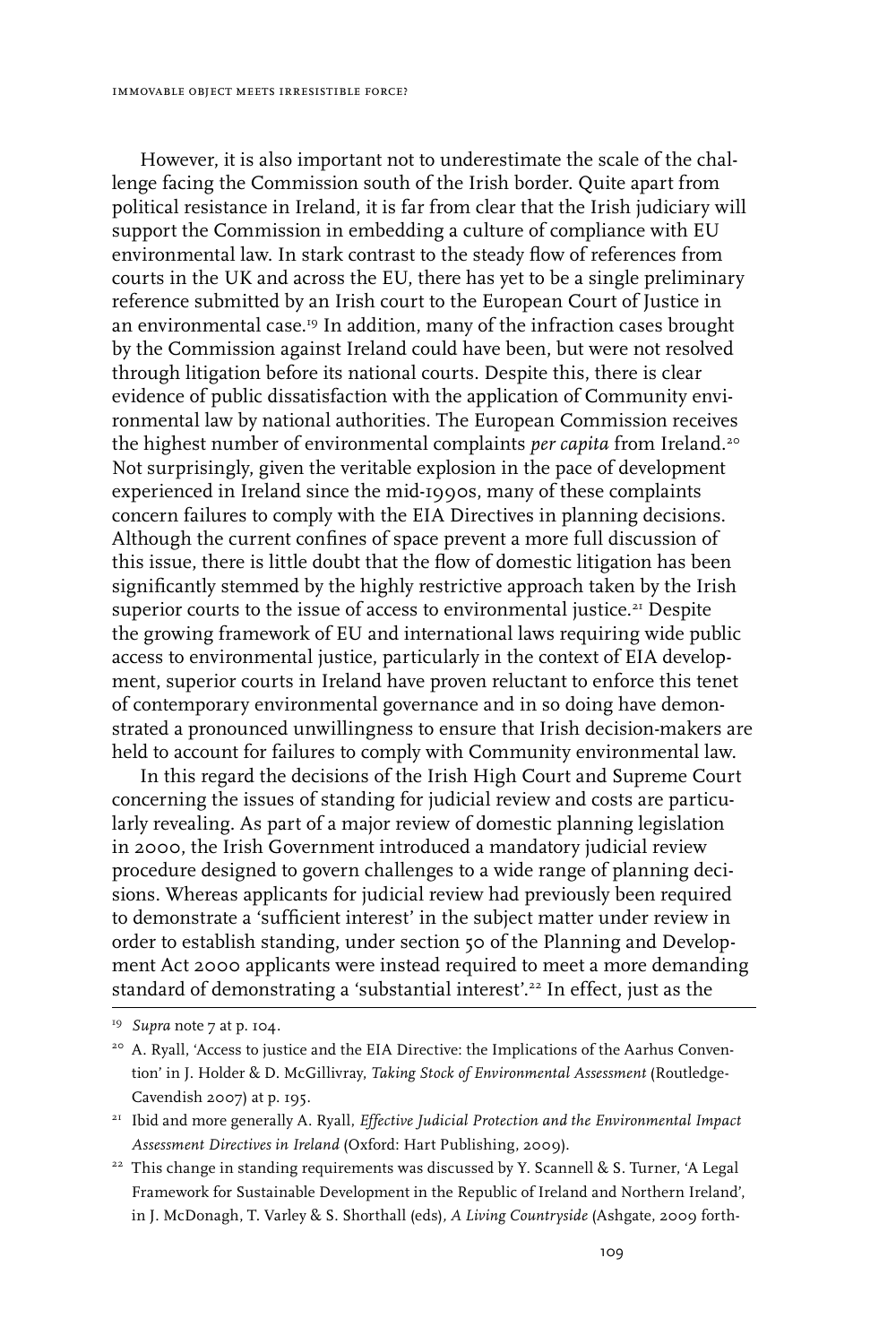international and European Communities embraced the concept of wide public access to justice as a fundamental tenet of modern environmental governance, and despite signing the Aarhus Convention two years previously, the Irish Government introduced legislation designed to restrict the opportunity to judicially review planning decisions. In a series of decisions culminating in 2008 with the Supreme Court decision in *Harding* v. *Cork County Council,*23 the superior courts in Ireland interpreted the concept of substantial interest in a highly restrictive manner, ruling in effect that applicants must be affected by proposed development in a way that is 'peculiar or personal' to them. The Irish courts' interpretation of the statutory standing requirement for judicial review in planning matters appears to take little or no account of Ireland's international obligations under the United Nations Rio Declaration or the Aarhus Convention<sup>24</sup> which oblige signatories to ensure wide public access to environmental justice. More fundamentally for present purposes, Irish courts have also proven unwilling to take account of EU provisions designed to implement the Aarhus Convention within the *acquis* of Community environmental law. In *Harding* the applicant argued that the concept of substantial interest was sufficiently broad to be interpreted so as to give effect to Directive 2003/35/EC,<sup>25</sup> which incorporates the Aarhus requirement for 'wide' public access to justice in the context of decisions concerning environmental impact assessments under Community law. Although commentators agree that the wording of the Irish legislation was sufficiently broad to sustain such an interpretation,<sup>26</sup> the Supreme Court refused to adopt this approach on the grounds that it would require an interpretation *contra legum.*<sup>27</sup>

Irish courts have taken, if anything, an even more restrictive approach to the equally important issue of costs in instances of public interest litigation despite the very high costs of litigation in Ireland<sup>28</sup> and the requirement in Article 10a of Directive 2003/35/EC that access to environmental

coming) 25-51; G. Simmons, 'Locus Standi, public interest and the EIA Directive' [2007/14] *IPELJ* 21; and B. Conroy, 'Harding v Cork County Council: No Standing Room in Public Interest Environmental Litigation?' [2008/15] *IPELJ* 95.

- <sup>23</sup> Unreported, May 2, 2008.
- 24 United Nations Economic Commission for Europe, *Convention on access to information, public participation in decision making and access to justice in environmental matters* 1998.
- <sup>25</sup> OJ 2003 L 175.
- 26 See for example, Simmons and Conroy, *supra* note 21.
- <sup>27</sup> In 2006 the Irish Government took action to implement Article 10a of Directive 2003/35/ EC by means of the Planning and Development (Strategic Infrastructure) Act 2006. The 2006 Act grants automatic standing to certain NGOs to judicially review development requiring an environmental impact assessment. While the Act may significantly mitigate the restrictive impact of the Supreme Court decision in *Harding*, it will not operate in cases where NGOs decline to mount a challenge or in cases where and EIA is not required under EU law.
- 28 This issue is discussed by Ryall, *supra* notes 19 and 20.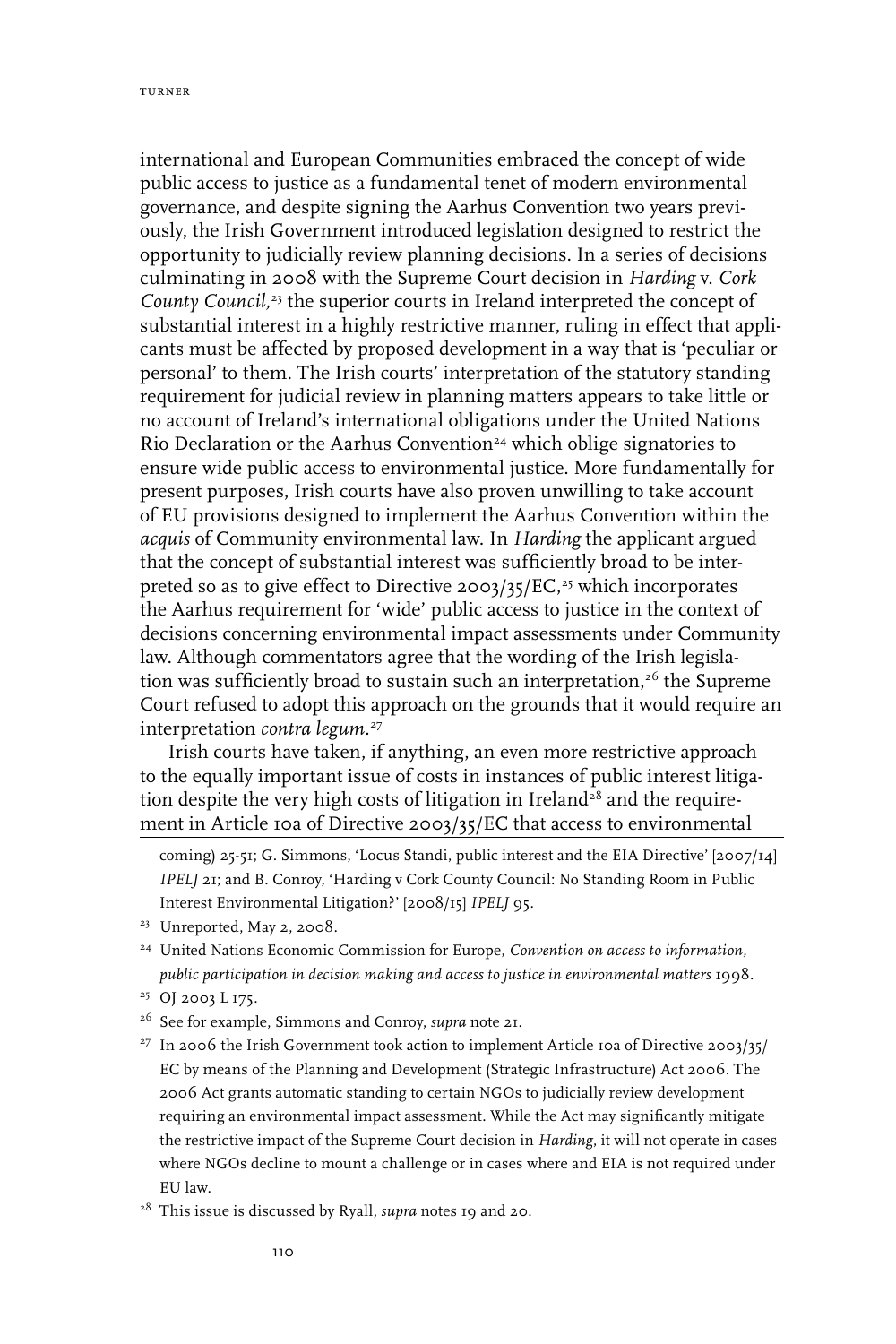justice should not be prohibitively expensive. In 2006, the Irish High Court in *Friends of the Curragh Environment Ltd* v. *An Bord Pleanala*<sup>29</sup> ruled that Article 10a was incapable of direct effect. Although all parties agreed that Ireland had failed to implement Directive 2003/35 within the prescribed time limit, the Court refused to make a protective cost order shielding the applicant from an award of costs despite the fact that a representative public interest group had taken a case raising important issues concerning the application of the EIA Directives. The following year the Irish Supreme Court in *Dunne* v. *Minister for the Environment, Heritage and Local Government*  $(No.4)$ <sup>30</sup> confirmed the general position in Ireland concerning costs, namely that they would follow the event except in very exceptional circumstances. In doing so, the Supreme Court set a very high threshold of what constitutes public interest litigation, which is entirely inconsistent with the thrust of Community requirements in the context of public interest challenges to EIA decision-making. Further hostility to the Aarhus agenda and the rule of EU law was reflected in the High Court decision in *Kavanagh* v. *Ireland (No.2)*31 during which Article 10a of Directive 2003/35 was referred to as a "crank's charter".32

## **5 Conclusion**

Although the slow pace of EU enforcement action has been justifiably criticised in many quarters, ultimately the credibility of the process depends on whether Member States perceive infraction litigation as an irresistible legal force even in the context of entrenched national resistance. Ireland's reaction to its evolving infraction liability will provide a fascinating insight into the Commission's capacity to use its infraction powers to dislodge deep-seated political antipathy towards the rule of EU environmental law. However, it is also possible that the Commission's unfortunate handling of the more recent infraction in Case C-427/07 will regrettably provide Ireland with a degree of unwarranted comfort. In March 2007 the Commission commenced infraction proceedings concerning Ireland's approach to the implementation of Directive 2003/35/EC33 and rightly cited the High Court's decision in *Friends of the Curragh Environment* as evidence of this failure. In an opinion that has undoubtedly caused unease in the environmental NGO community, Advocate General Kokott was not persuaded by the Commission's complaints concerning Ireland's approach to the issue of standing in judicial reviews to challenge decisions concerning EIA development and

<sup>29 [2006]</sup> IEHC 243.

<sup>30 [2007]</sup> IESC 60.

 $31$  [2007] IEHC 389.

<sup>32</sup> Per Smyth J.

<sup>33</sup> Commission Press Release 22, March 2007.